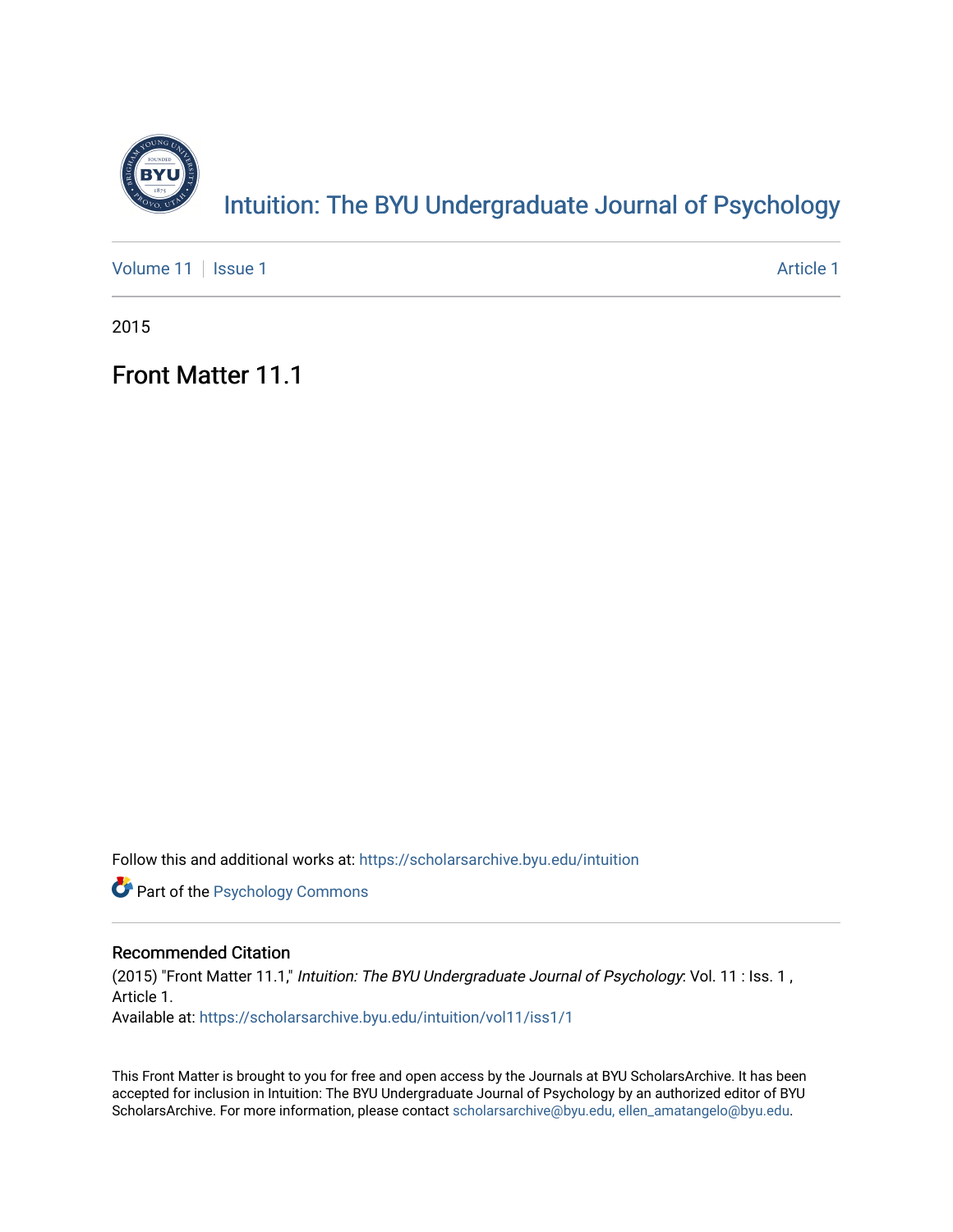

# **Intuition**

Volume 11 Issue 1 Brigham Young University Undergraduate Journal of Psychology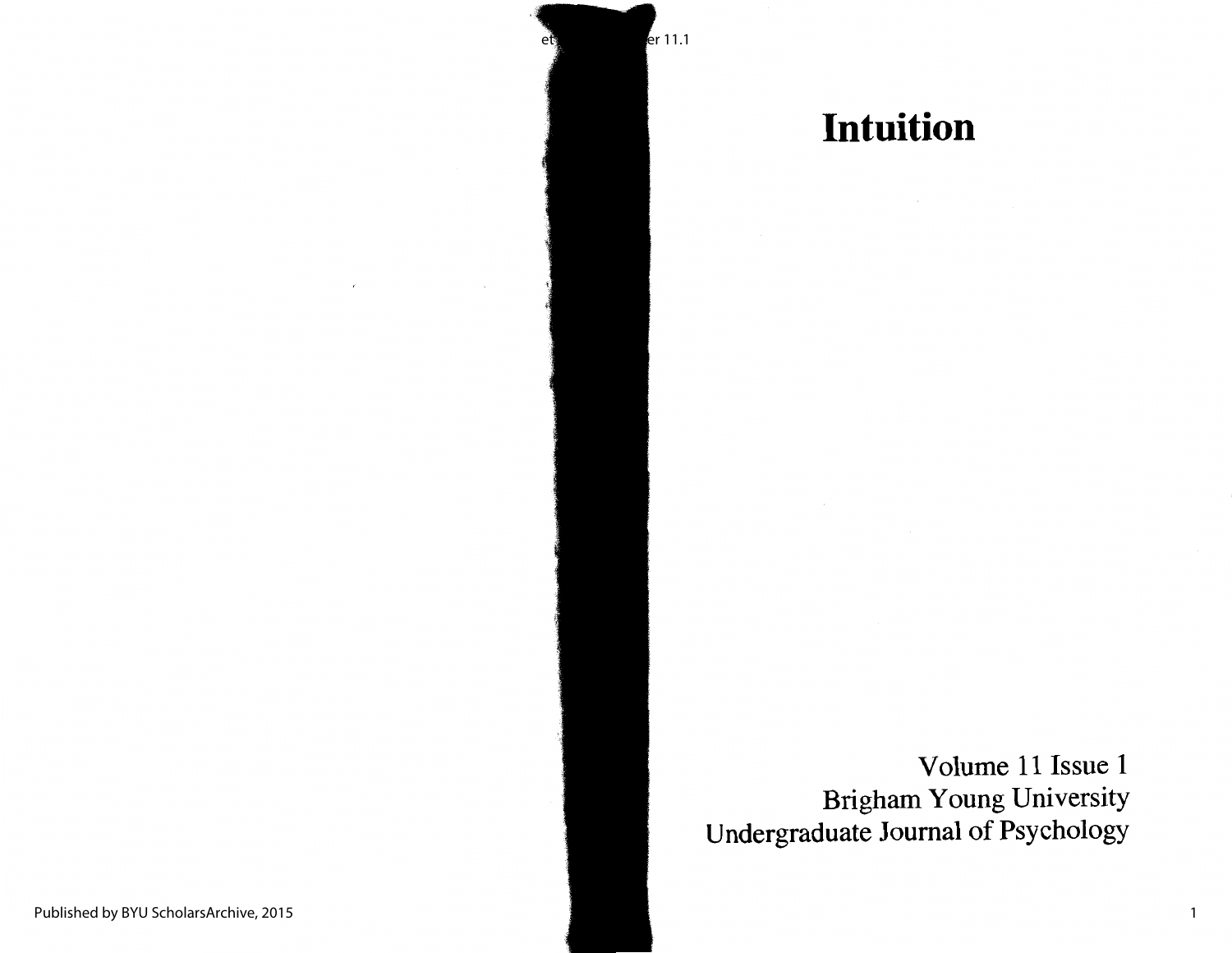# **Intuition Staff**

**Editor-in-Chief** Wade Wade **Co-Editor-in-Chief** Sydney Cobb Emily Cotton **Associate Editors** Katria Hale Rachel Rachel Schiel **('.over Emily Cotton** Ashley Rigby

**Editorial Staff** Holden Brimhall **Nikki** Cress Morgan Groom Hickey Jasmine Jones Kate Lewis Alyson Ludlow Tessa Marriott

Angel Martinez Jessica Mitton Cathy Morales Brett Peper Daniel Sandberg Samantha Song **Interior** Wade Wade **Faculty Advisor**  Dr. Harold Miller

*Intuition* is published semi-annually by the Brigham Young University Psychology I )epartment. *Intuition* is managed, edited, and designed by undergraduate students enrolled at Brigham Young University. Individuals who are interested in joining the staff are encouraged to l'ontact the Editor-in-Chief at hyupsychjoumal@gmail.com.

Articles and other content in this issue do not necessarily represent the views or opinions of Brigham Young University, The Church of Jesus <sup>&</sup>lt;'hrist of Latter-day Saints, or the *Intuition*  editorial staff. Any comments should be directed to the Editor-in-Chief at hyupsychjoumal@gmail.com.

© 2015 Brigham Young University Psychology Department, Provo, UT All rights reserved Printed in the United States of America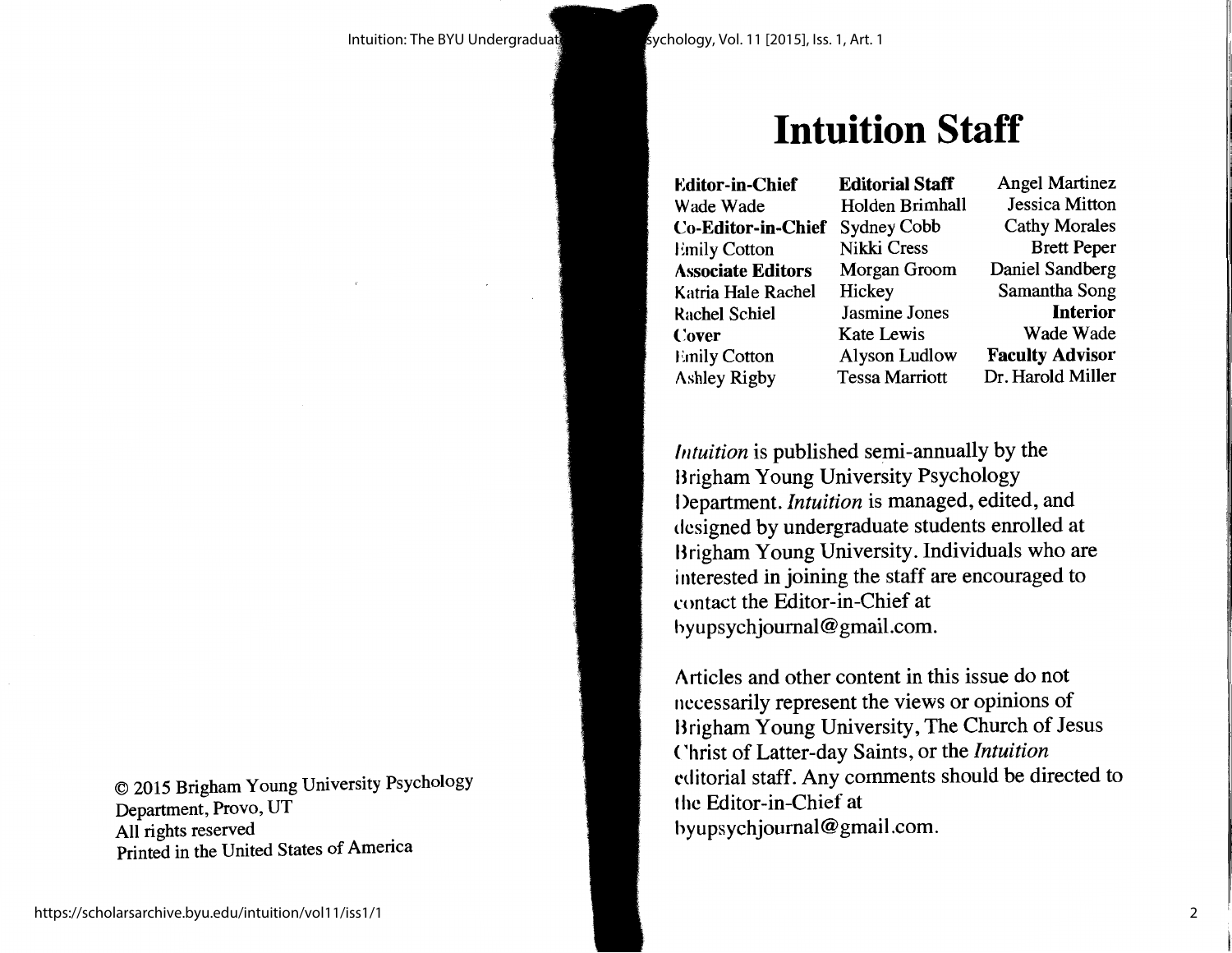et al.: Fr

#### Table of Contents

| <b>Effects of Media Use on Mental Health Among</b><br><b>Adolescents and Emerging Adults</b>        |
|-----------------------------------------------------------------------------------------------------|
| Self-worth in the Development and Treatment<br>of Eating Disorders                                  |
| IQ: Greatly Influenced by Early Family Life                                                         |
| Perfectionism and Depression in the<br>Development of Anorexia in Girls                             |
| The Psychological Benefits of Awe                                                                   |
| Pornography Use in Romantic Relationships                                                           |
| <b>Cultivating Integrity Through</b><br>Transformational, Servant, and Ethical<br><b>Leadership</b> |